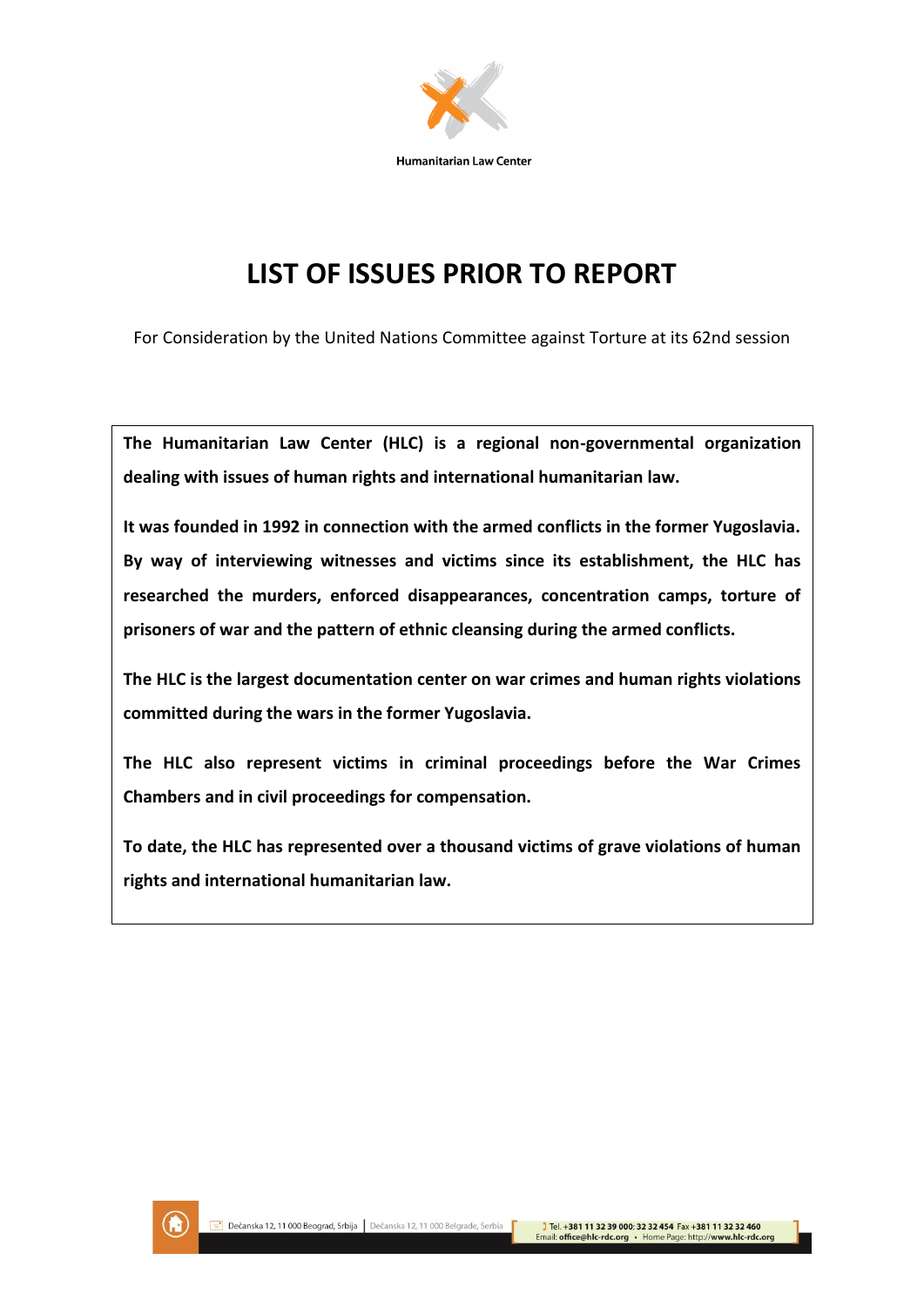

## **I. National war crimes prosecution and trials<sup>1</sup>**

**Lack of political support and interference of the executive branch of government**

**Public statements made by the highest officials of the government** show that there is no political support for national war crimes trials or the work of the special judiciary and prosecution for war crimes. Moreover, the political statements show an outright attempt to undermine the efforts of these institutions.

The lack of political support for the national prosecution of war crimes has **repercussions on the effectiveness of the prosecutions and of war crimes trials.** For instance, individuals responsible under the doctrine of command responsibility have so far completely eluded justice, because of the unwillingness of the Office of the War Crimes Prosecutor to apply this doctrine.<sup>2</sup>

Furthermore, the **National Strategy for the Prosecution of War Crimes** which sets objectives and priorities for the coming period was adopted in February 2016. The overall objective of the Strategy is to significantly improve the efficiency of war crimes investigation and prosecution. This objective is expected to be achieved through: curtailing impunity for war crimes, by punishing those responsible regardless of their capacity and status; supporting the judiciary through the promotion of regional judicial cooperation and harmonization of case law in order to achieve proportionality of punishment; enhancing witness and victim support mechanisms; improving cooperation between government bodies responsible for uncovering and prosecuting war crimes; and raising the level of societal awareness about the importance of punishing war crimes perpetrators. However, in 2016 a new War Crimes Prosecutor and a new Deputy Prosecutor still had not been appointed, the prosecution strategy was not adopted, the OWCP raised only seven indictments, which all concern simple cases which were transferred from BiH after being

<sup>&</sup>lt;sup>2</sup> Amnesty International Report, Serbia: Ending Impunity for Crimes Under International Law, June 17<sup>th</sup>, 2014, available a[t http://www.amnesty.org/en/library/info/EUR70/012/2014/en](http://www.amnesty.org/en/library/info/EUR70/012/2014/en)



<sup>&</sup>lt;sup>1</sup> See HLC's Annual Report on War Crimes Trials for 2016, available here [http://www.hlc-rdc.org/wp](http://www.hlc-rdc.org/wp-content/uploads/2017/05/Izvestaj_o_sudjenjima_za_2016_eng.pdf)[content/uploads/2017/05/Izvestaj\\_o\\_sudjenjima\\_za\\_2016\\_eng.pdf](http://www.hlc-rdc.org/wp-content/uploads/2017/05/Izvestaj_o_sudjenjima_za_2016_eng.pdf)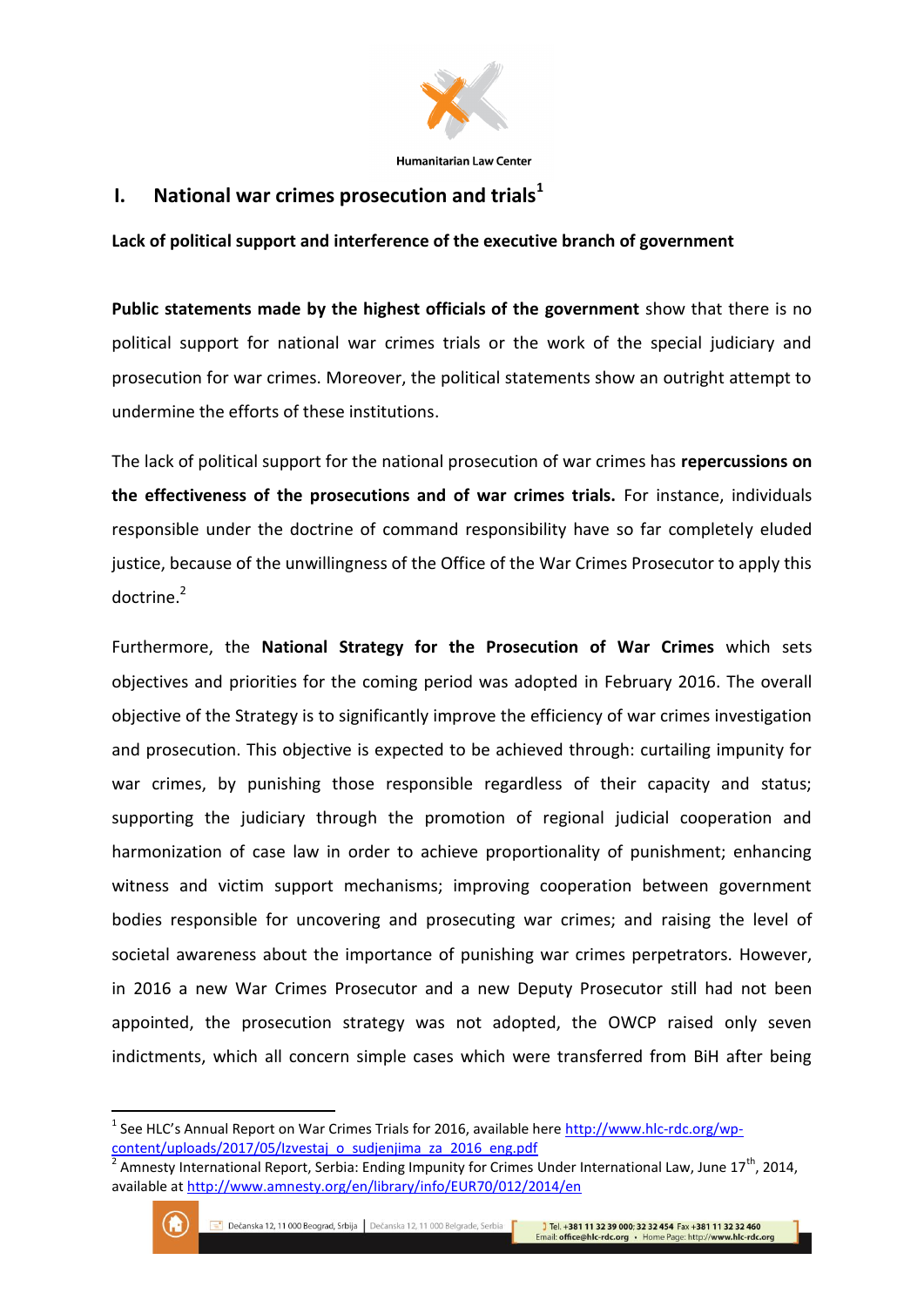

fully investigated and after the indictments had been confirmed by the BiH judiciary, not a single indictment was raised for crimes in Kosovo, the number of persons still missing was not reduced, and the proceedings in the main cases, such as *Ovčara*, *Lovas*, *Ćuška* and *Skočić,* were not completed. All these indicate that **the National Strategy is not being implemented**.

## **Sugested questions for Government of Serbia:**

- 1. Please describe the implementation process of the *National Strategy for the Prosecution of War Crimes* (2016 – 2020) adopted by the Government of the Republic of Serbia.
- 2. Please provide detailed information on training programmes for prosecutors and judges dealing with war crimes cases, to detect and prosecute physical and psychological squeal of torture.
- 3. Please provide detailed information on the progress made in the Ovčara, Lovas, Ćuška, Srebrenica and Skočić cases.

## **The ineffectiveness of the prosecution of war crimes in Serbia**

War crimes trials are characterised by multiple, long-standing problems that have continued to hinder establishing criminal justice for crimes in the past. The Office of the War Crimes Prosecutor was highly inefficient. The downward trend in the number of indictments from previous years continued into the 2015-2017 period, with fewer indictees and prosecutions focusing solely on low-level and direct perpetrators. In 2015 only two indictments were filled, against 13 persons (one of these two indictments has not been confirmed to date), and in 2016 seven indictments were filled, against 7 persons. The indictments are almost exclusively directed against low ranking perpetrators, and in the last six years, most of the indictments have only one defendant and one or a very small number of victims. **No charges have ever been brought against any individuals who held high military, police or political office during the conflicts**. No indictments were filed for crimes against humanity or for command responsibility. Of particular concern is the fact that in the previous period there have been a number of war crimes trials that have resulted in acquittals, primarily on account of poor investigations and unfounded indictments. War crimes trials last long. The excessive length of proceedings has been one of the reason why victims and witnesses are increasingly refusing to take part in them. The war crimes departments' policy of handing down too light sentences without giving reasons for such judgments has been criticized by

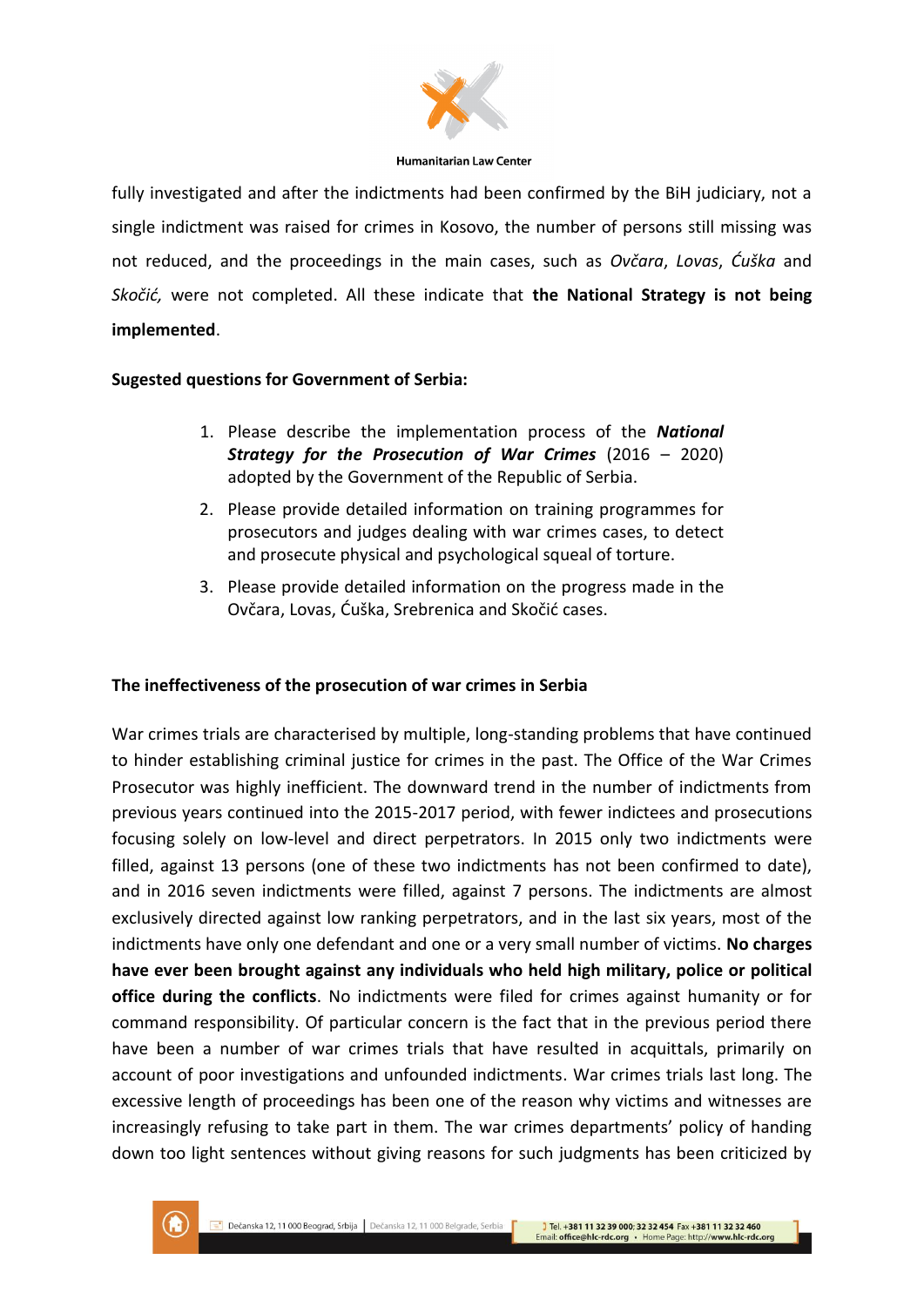

the legal community. Since 2014, no new indictments were filled for war crimes committed in Kosovo, during the armed conflict in 1999.

## **Sugested questions for Government of Serbia:**

- 4. Please provide updated information on the status of the Ovcara trial, on whether the appeal process has been completed, the exact charges, and sentences imposed. If the appeal process is still ongoing, please explain the reasons why.<sup>3</sup>
- 5. Please provide updated information on the status of the Bytyqi Brothers case, on whether there is a new investigation.
- 6. Please provide information whether there is an investigation for the detection of crimes committed against Albanian civilians, during the conflict in the territory of Kosovo, whose remains have been found in 2013 in the mass grave Rudnica, in the territory of Serbia?<sup>4</sup>
- 7. Please provide information whether there is an investigation for the detection of crimes committed during the operation "Reka" – in the villages of Meja and Korenica, the municipality of Gjakovë / Djakovica, in April 1999, when around 350 Albanian civilians were killed.<sup>5</sup>
- 8. Please provide updated information on the status of the investigation against former commander of the 125th Motorized Brigade, General Dragana Zivanovic, on suspicion that during the period from April 1 to May 15, 1999, in the villages of Cuska, Pavljan, Ljubenic and Zahac, he committed war crimes by failing to take any measures and failing to prevent the killings and serious injuries to civilians.<sup>6</sup>
- 9. Please provide updated detailed information on the investigation, prosecution and sanctioning of other war crimes and past human rights violations.
- 10. Please provide information on any measures taken to address the lack of human resources and funding of the Belgrade War

<sup>&</sup>lt;sup>6</sup> See HLC, Dossier 125<sup>th</sup> Motorized Brigade of the Yugoslav Army, available here [http://www.hlc-rdc.org/wp](http://www.hlc-rdc.org/wp-content/uploads/2013/10/Dossier-125th-mtbr.pdf)[content/uploads/2013/10/Dossier-125th-mtbr.pdf](http://www.hlc-rdc.org/wp-content/uploads/2013/10/Dossier-125th-mtbr.pdf)



1

<sup>&</sup>lt;sup>3</sup> See HLC Press release, 25 Years Since Crime at Ovčara Victims' trust in domestic judiciary is betrayed, available here<http://www.hlc-rdc.org/?p=32966&lang=de>

<sup>&</sup>lt;sup>4</sup> See HLC, Dossier Rudnica, available her[e http://www.hlc-rdc.org/wp](http://www.hlc-rdc.org/wp-content/uploads/2015/01/Dosije_Rudnica_eng.pdf)[content/uploads/2015/01/Dosije\\_Rudnica\\_eng.pdf](http://www.hlc-rdc.org/wp-content/uploads/2015/01/Dosije_Rudnica_eng.pdf)

<sup>5</sup> See HLC, Dossier Operation Reka, available here [http://www.hlc-rdc.org/wp](http://www.hlc-rdc.org/wp-content/uploads/2015/10/Dossier-Operation_Reka.pdf)[content/uploads/2015/10/Dossier-Operation\\_Reka.pdf](http://www.hlc-rdc.org/wp-content/uploads/2015/10/Dossier-Operation_Reka.pdf)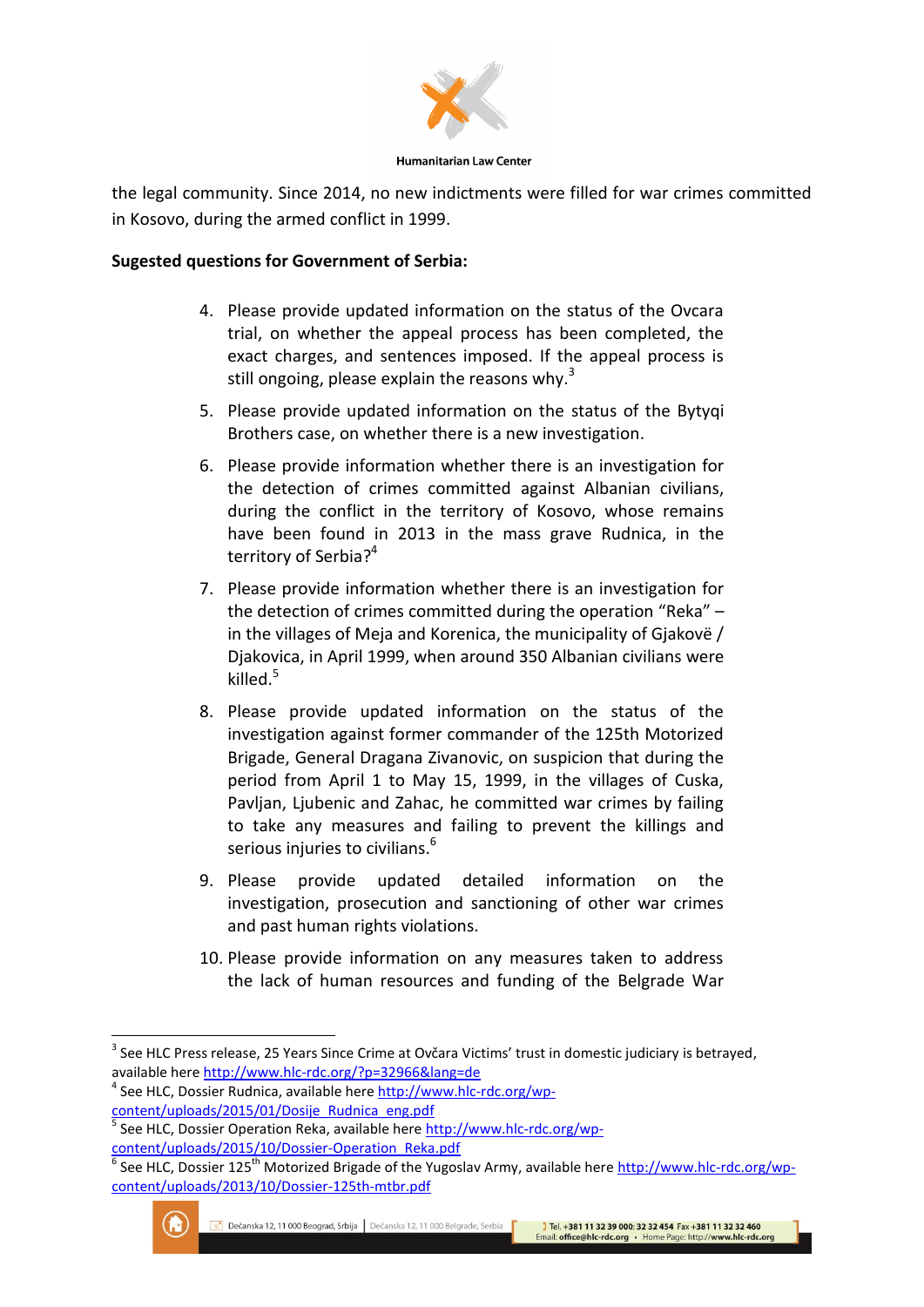

**Humanitarian Law Center** 

Crimes Chamber and the Office of the War Crimes Prosecutor, as well as deficiencies in the system of witness protection.

11. With reference to the Committee's previous observations, please provide detailed statistical data on complaints relating illtreatment allegedly committed by law enforcement officials related to war crimes cases and on the penal or disciplinary sanctions applied.

## **Searching for missing persons**

The search for missing persons is progressing slowly, owing to the absence of an adequate legal framework and the inaction by the competent authority. A law which would have laid down the legal status of the families of missing persons was not passed, so they continue to be one of the most vulnerable categories in society. According to the International Committee of the Red Cross (ICRC), during the wars in the former Yugoslavia, 34,883 people disappeared. Nearly 12,000 people are still missing.

Over 900 bodies of missing Kosovo Albanians have been exhumed on the territory of the Republic of Serbia. These people were killed during the armed conflict in Kosovo and their bodies were transferred and buried in secret locations in Serbia, in order to conceal evidence of crimes. Secret mass graves were found in the training facility of the Special Antiterrorist Unit (SAJ) of the Serbian Interior Ministry (MUP) in **Batajnica** (on the outskirts of Belgrade); the training ground of the Special Operations Unit (JSO) in **Petrovo Selo**, near Kladovo; and near Lake **Perucac** at Bajina Basta. In 2013, a new mass grave was found in Serbia (in **Rudnica**, Raska), containing 52 bodies of Kosovo Albanian civilians. This is the first mass grave discovered in Serbia that will not be taken up by the ICTY, owing to the completion of its mandate. Therefore, the investigation of this mass grave falls under the exclusive jurisdiction of the Serbian authorities.

So far, no one in Serbia has been charged for the concealment of bodies of Kosovo Albanians in the period  $1999-2002.<sup>7</sup>$ 

Serbia's inaction in the search for missing persons and punishment of those responsible for war crimes constitutes inhuman treatment of the victims' family members.<sup>8</sup>

## **Sugested questions for the Government of Serbia:**

<sup>8</sup> See e.g. *Kurt v. Turkey*, application no. 15/1997/799/1002, judgment of 25 May 1998, para. 134; *Cyprus* v. Turkey, application no. 25781/94, judgment of 10 May 2001, para. 157.



 $^7$  See HLC, Dossier The cover-up of evidence of crimes during the war in Kosovo: THE CONCEALMENT OF BODIES OPERATION, available at [http://www.hlc-rdc.org/wp-](http://www.hlc-rdc.org/wp-content/uploads/2017/01/Dosije_OPERACIJA_SKRIVANJA_TELA._eng.pdf)

[content/uploads/2017/01/Dosije\\_OPERACIJA\\_SKRIVANJA\\_TELA.\\_eng.pdf](http://www.hlc-rdc.org/wp-content/uploads/2017/01/Dosije_OPERACIJA_SKRIVANJA_TELA._eng.pdf)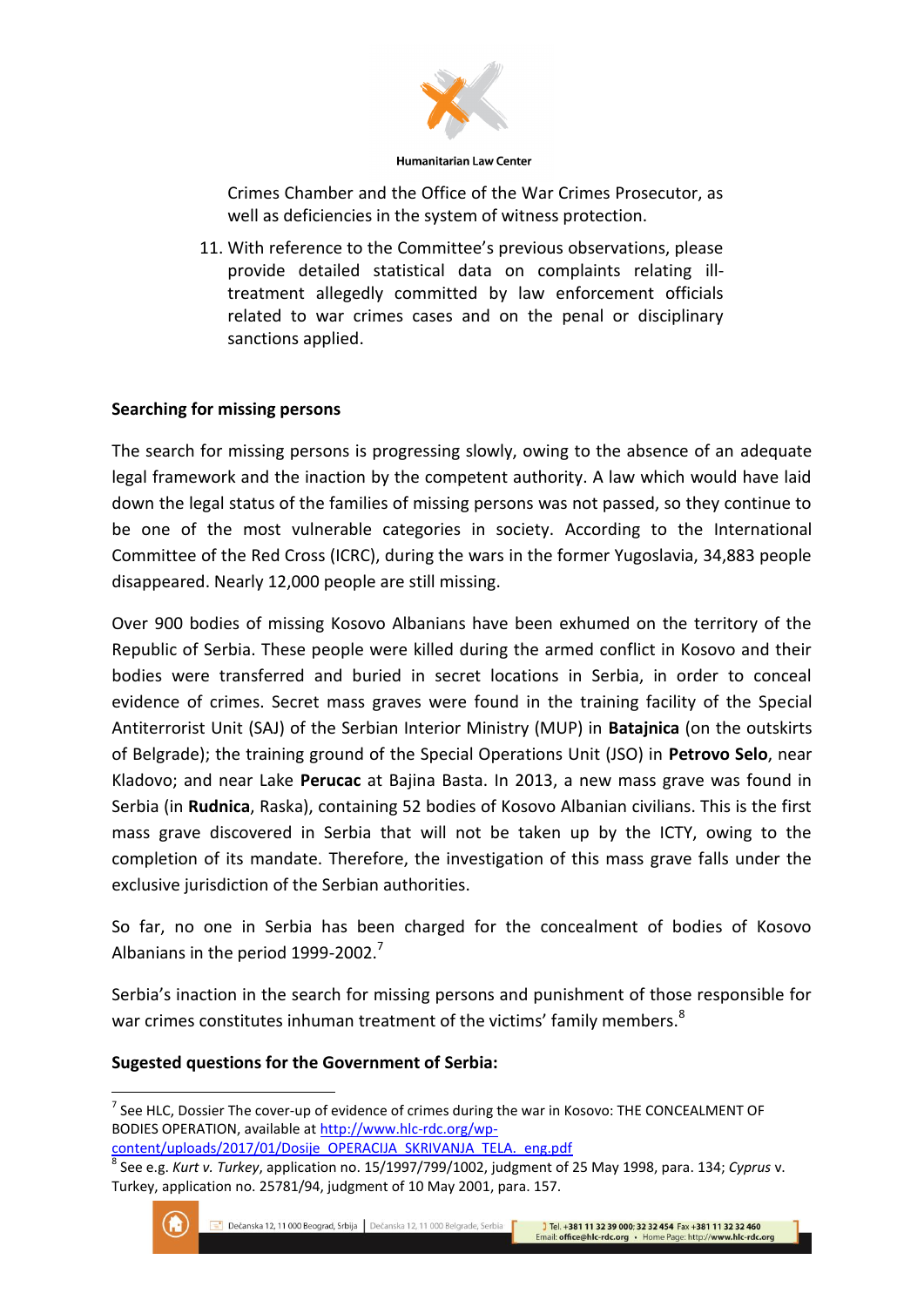

12. Please provide information about measures undertaken in the search for missing persons and punishment of those responsible.

## **II.** Redress and compensation for victims<sup>9</sup>

The rights of victims of human rights violations during the nineties in Serbia are below the minimum international standards, whether the victims are Serbian citizens or citizens of other countries in the region. The legal framework for the exercise of the rights of victims who are Serbian citizens, is the Law on Civilian Invalids of War, dating from 1996.<sup>10</sup> The rights that the Law provides for civilian victims and their families can be divided into three groups: (1) monetary compensation; (2) healthcare; and (3) reduced prices of public transport tickets.

Pursuant to this law, **the right to the assistance and support of the state is denied to the families of missing persons, victims of sexual violence, victims who suffer from the psychological consequences of the violence sustained, victims with physical disabilities of less than 50%, victims who perished on the territory of another country and those who perished as a result of the crimes committed by the Serbian armed forces**.

The victims of crimes committed by Serbian forces who are nationals of other post-Yugoslav countries, in view of the fact that the previously mentioned law does not apply to them, are trying to achieve the right to compensation in court proceedings against the Republic of Serbia before the courts in Serbia. These cases are governed by the general rules of civil procedure, in which the victim is in the position of a prosecutor who must bear the burden of proof entirely. In most cases, the courts dismiss the victims' compensation claims because of an alleged statute of limitations, interpreting the relevant legal norms to the detriment of the victims. In the rare cases where the claims are granted, they result in minimum compensation amounts. The procedures in these cases last on average five years.

In the course of criminal proceedings for war crimes, victims, as injured parties, can file a claim seeking compensation in respect of material or non-pecuniary damages suffered. A compensation claim must be filed before the completion of the trial stage.<sup>11</sup> Yet, in the war crimes proceedings conducted so far, **the court has never decided upon compensation** 

<sup>&</sup>lt;sup>11</sup> ZKP, Art. 252-260.



**<sup>.</sup>**  $^{9}$  See HLC, "Victims' Right to Reparation in Serbia and the European Court of Human Rights Standards", available a[t http://www.hlc-rdc.org/wp-content/uploads/2016/01/Izvestaj\\_o\\_reparacijama\\_2014\\_eng\\_FF.pdf](http://www.hlc-rdc.org/wp-content/uploads/2016/01/Izvestaj_o_reparacijama_2014_eng_FF.pdf) <sup>10</sup> Law on Civilian Invalids of War ("Republic of Serbia Official Gazette" no. 52/96), Article 2, available in English a[t http://www.hlc-rdc.org/wp-content/uploads/2014/03/The\\_Law\\_on\\_Civilian\\_Invalids\\_of\\_War.pdf](http://www.hlc-rdc.org/wp-content/uploads/2014/03/The_Law_on_Civilian_Invalids_of_War.pdf)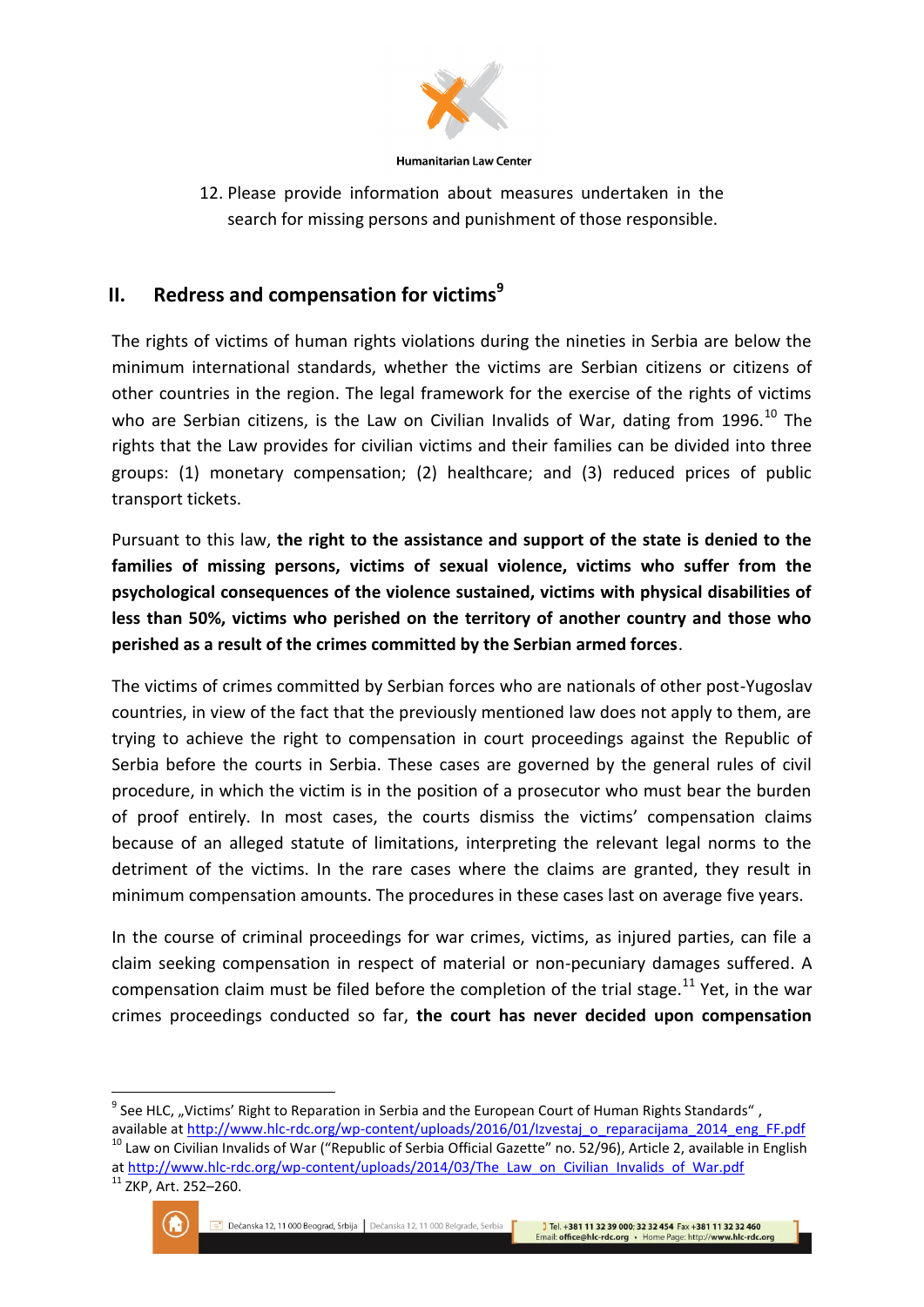

**Humanitarian Law Center** 

**claims** filed in the course of criminal proceedings, but instructed the injured parties to claim compensation through civil litigation.<sup>12</sup>

## **Sugested questions for Government of Serbia:**

- 13. Please provide information on redress and compensation measures ordered by the courts and actually provided to victims of war crimes. This information should include the number of requests made, the number granted, and the amounts ordered and those actually provided in each case.
- 14. Please provide information on adequate resources provided or planned to ensure the effective functioning of redress and compensation measures.
- 15. Please clarify whether the right to compensation depends on the existence of a judgement in criminal proceedings ordering compensation.
- 16. Does the current legislation on civilian victims of war offer adequate compensation and/or other benefits to all victims of torture in relation to war, regardless of their personal circumstances (e.g. residence, nationality, type of injury sustained, date and place of violation)?
- 17. Please provide detailed information on number of victims that have obtained rights under the Law on civilian victims of war, along with the amounts awarded.
- 18. Please provide information whether there is still the statute of limitations that applies to compensation for torture and illtreatment in cases of war crimes, with respect to the fact that there is no statute of limitations for war crimes.
- 19. Please provide information about all beneficiary categories that may seek compensation for torture and ill-treatment in

<sup>12</sup> Judgment of the Higher Court in Belgrade in *Sotin*, K.Po2 2\$14 of 26.06.2015, p. 8, available (in Serbian) at [http://www.hlc-rdc.org/wp-content/uploads/2015/10/Presuda\\_Sotin.pdf,](http://www.hlc-rdc.org/wp-content/uploads/2015/10/Presuda_Sotin.pdf) accessed on 8 February 2017, Judgment of the Higher Court in Belgrade in Podujevo, K.Po2 44/2010 of 22. September 2010, available at [http://www.hlc-rdc.org/wp-content/uploads/2012/03/3.-Podujevo-IIprvostepena-presuda-u-ponovljenom](http://www.hlc-rdc.org/wp-content/uploads/2012/03/3.-Podujevo-IIprvostepena-presuda-u-ponovljenom-postupku-Djukic-Zeljko-broj-44-2010-nd.pdf)[postupku-Djukic-Zeljko-broj-44-2010-nd.pdf,](http://www.hlc-rdc.org/wp-content/uploads/2012/03/3.-Podujevo-IIprvostepena-presuda-u-ponovljenom-postupku-Djukic-Zeljko-broj-44-2010-nd.pdf) accessed on 8 February 2017, Judgment of the Higher Court in Belgrade predemtu in *Zvornik II* case, K.Po2 28/2010, of 22 November 2010, p. 17, available (in Serbian) at [http://www.hlc-rdc.org/wp-content/uploads/2012/02/ZVORNIK-II-prvostepena-presuda-22.11.2010..pdf,](http://www.hlc-rdc.org/wp-content/uploads/2012/02/ZVORNIK-II-prvostepena-presuda-22.11.2010..pdf)  accessed on 8 February 2017.



1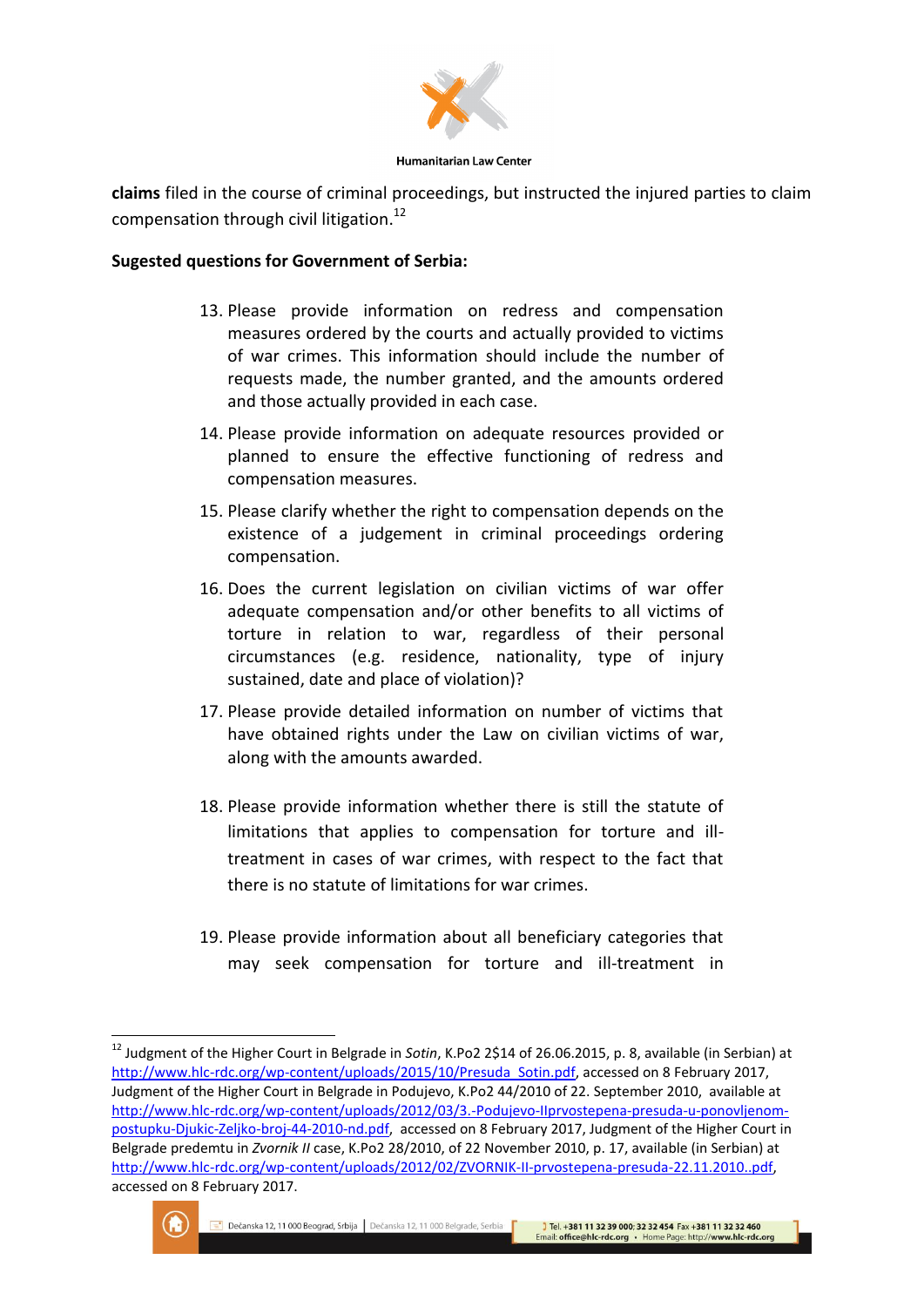

connection to war crimes and conditions that must be met in order to be entitled to those compensation measures.

## **III. Treatment of victims and witnesses in cases of war crimes**

In the current practice of prosecuting war crimes in Serbia, it is evident that the measures of nonprocedural protection do not achieve their purpose when it comes to insider witnesses – former or active members of the armed forces of Republic of Serbia who participated and/or have knowledge of the crimes committed, owing to the inconclusive legal framework and insufficient political support for this most vulnerable aspect of the prosecution of war crimes. Among the numerous problems that hinder an effective protection of insider witnesses and thus seriously threaten prosecuting the persons responsible for committed war crimes, those that stand out are: an inadequate legal framework for the protection of insider witnesses who do not enter into a protection programme, weak mechanisms for the control and supervision of the witness protection programme, non-transparent and ad hoc procedures for the investigation of misconducts of members of Protection Unit, as well as the public support of government representatives for war crimes suspects. The problems in the system for the protection of insider witnesses in Serbia have been registered by several international institutions and organizations. $^{13}$ 

On January 1, 2016, the Rules on Reimbursement of Costs associated with judicial proceedings have changed.<sup>14</sup> In the past, the expenses of all persons who appeared in court to give evidence in war crimes cases were reimbursed by the court in cash, immediately after their hearing was completed. Since that practice was abandoned, **reimbursements of expenses related to giving evidence are now being made solely via deposits to witnesses' bank accounts**.

Because of this change, witnesses who claim for expenses associated with giving evidence in court must submit their bank account number if they come from Serbia, or foreign currency account number, including instructions for foreign payment, if they come from abroad. Witness expenses are paid by the Treasury of the National Bank of Serbia, and the process may take as long as several weeks.

The said procedures have significantly complicated matters for witnesses who go to court to give evidence, and, in consequence, have had a negative impact on war crimes proceedings.

<sup>&</sup>lt;sup>14</sup> Aricle 5 of the Rules on Reimbursement of Costs associated with judicial Proceedings, Official Gazette of the RS, nos. 9/2016 and 62/2016.



<sup>&</sup>lt;sup>13</sup> Humanitarian Law Center, Report on War Crimes Trials in Serbia for 2010, "Remarks by the HLC's protected witness," available at: http:// [www.hlc-rdc.org/wp-content/uploads/2014/04/Izvestaj\\_o-domacim-sudjenjima](http://www.hlc-rdc.org/wp-content/uploads/2014/04/Izvestaj_o-domacim-sudjenjima-za-r-zl_srpski.pdf)[za-r-zl\\_srpski.pdf](http://www.hlc-rdc.org/wp-content/uploads/2014/04/Izvestaj_o-domacim-sudjenjima-za-r-zl_srpski.pdf)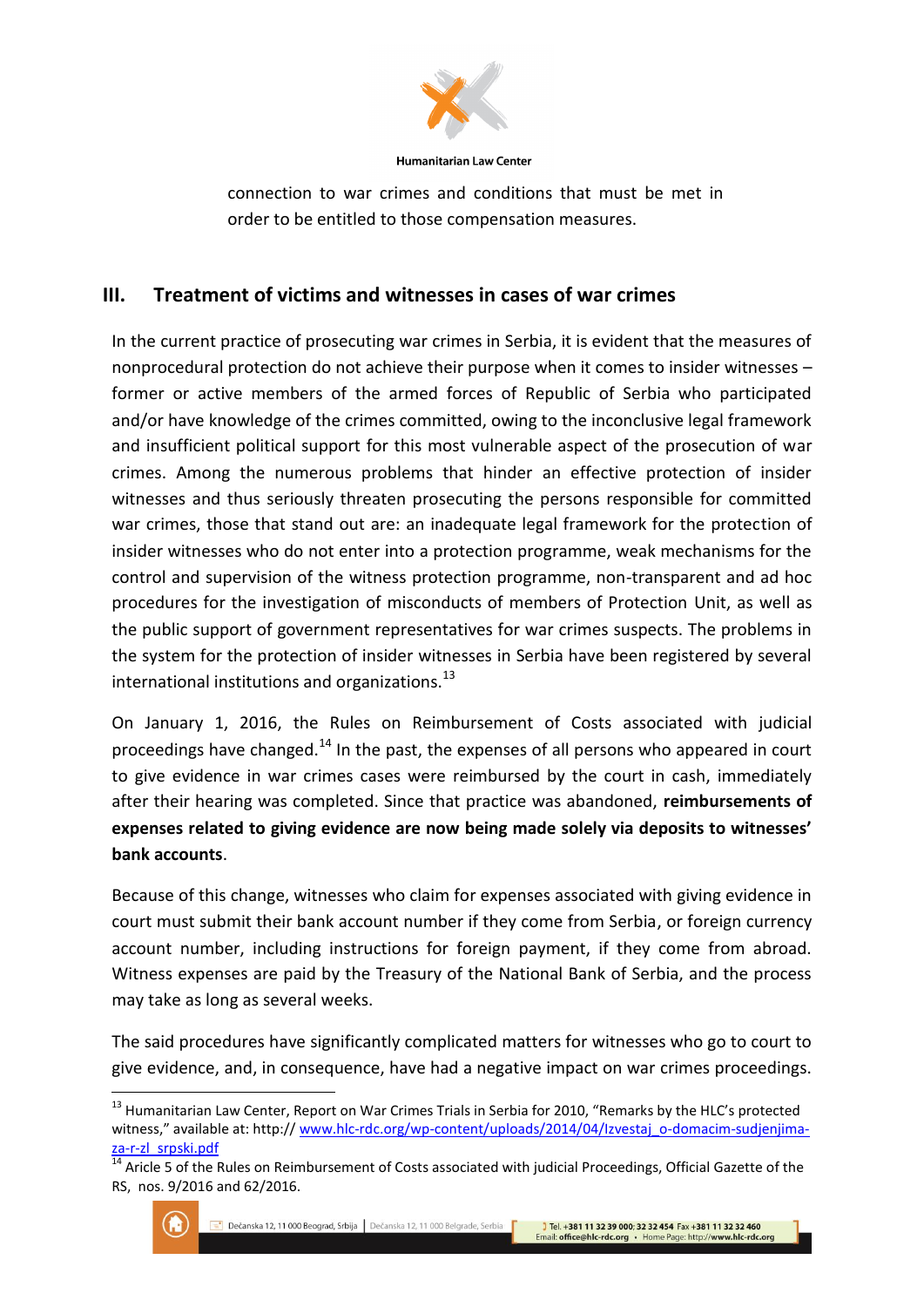

The costs linked to giving evidence in court can be rather high, especially for witnesses from foreign countries or those coming from small towns and villages without a direct transport connection to Belgrade. The financial situation of most witnesses, especially victimwitnesses, is rather poor, so they often need to borrow money to go to court. For elderly witnesses, some of whom are sick or illiterate, opening a foreign currency account is a tricky task and additional burden. Most of the witnesses who testify in war crimes proceedings find this new procedure annoying, and even disturbing, especially the vulnerable witnesses.

Because of witnesses' inability to finance their appearance in court, a significant number of hearings were adjourned during 2016.<sup>15</sup> This will undoubtedly add one more item to the already long list of reasons why victims refuse to give evidence before the War Crimes Department in Belgrade.

For the witnesses from Serbia who cannot afford to finance their appearance in court, failure to show up when called could even result in a fine, which would further deteriorate their financial situation, or in the police bringing them to court, which means being treated as criminals and further humiliated.<sup>16</sup>

## **Sugested questions for Government of Serbia:**

- 20. Please provide information on the measures adopted, including legislative, to address concerns regarding the insufficient measures and services to protect victims and witnesses in cases of war crimes.
- 21. Please provide information on the measures adopted, including legislative, to address concerns regarding witnesses' inability to appear in court due to financial burdens.
- 22. Please provide detailed information on specific training and sensitization programmes developed by the State party for law enforcement personnel concerning the treatment of victims and witnesses in cases of war crimes.
- 23. Please indicate the number of witnesses that have been granted protection measures, in order to protect their identity, and prevent it from becoming public in war crimes trials.



<sup>&</sup>lt;sup>15</sup> See, e.g., *Trnje*, the main hearing of 20 May 2016, p. 110, available (in Serbian) at [http://www.hlc](http://www.hlc-rdc.org/wp-content/uploads/2016/06/19-20.05.2016..pdf)[rdc.org/wp-content/uploads/2016/06/19-20.05.2016..pdf;](http://www.hlc-rdc.org/wp-content/uploads/2016/06/19-20.05.2016..pdf) HLC's trial report of 23 May 2016 in *Bosanski Petrovac – Gaj*, available (in Serbian) at [http://www.hlc-rdc.org/wp](http://www.hlc-rdc.org/wp-content/uploads/2016/05/Bosanski_Petrovac_-_Gaj_-_Izvestaj_sa_sudjenja_23.05.2016.pdf)content/uploads/2016/05/Bosanski Petrovac - Gaj - Izvestaj sa sudjenja 23.05.2016.pdf.

<sup>&</sup>lt;sup>16</sup> ZKP, Article 384.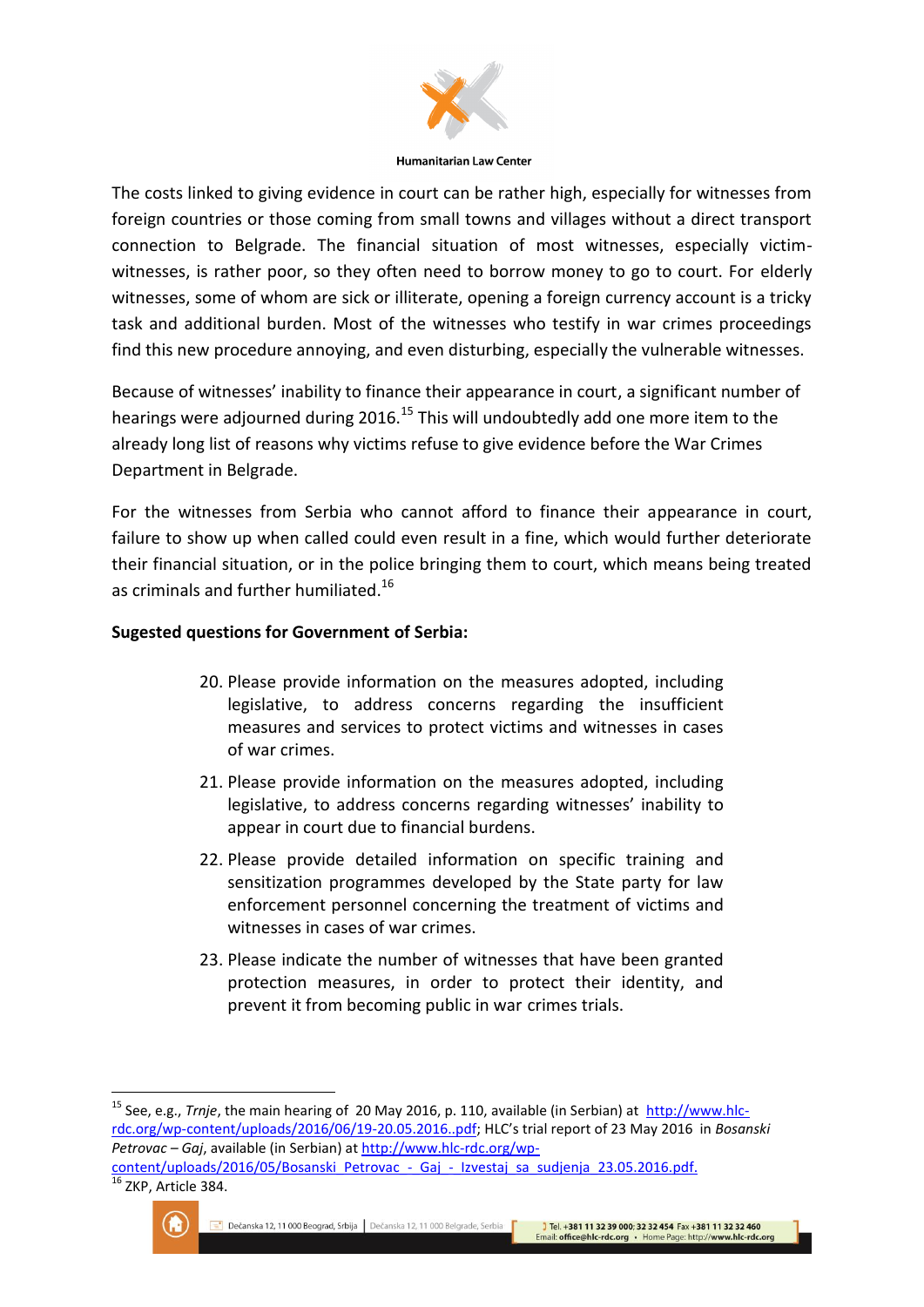

- 24. Please provide updated information about special protective measures for victims of sexual abuse in war crime trials.
- 25. Please indicate the progress in the witness protection program, when it comes to former members of the Serbian forces who are willing to testify about the crimes of their former colleagues.
- 26. Please refer to complaints to the unlawful actions committed by members of the Protection Unit, which is responsible for the implementation of the protection program, against former members of the armed forces under the Unit's protection.
- 27. Please indicate measures taken by the State party in order to establish a mechanism for the verification of individual complaints filed by persons protected by the protection program, or for checking the circumstances of their decision to leave the Program.
- 28. Please provide information about steps taken to adopt the bylaws required for changing the identities of protected persons.
- 29. Considering the fact that numerous law enforcement officials, of both junior and senior rank, who were involved in the wars in the territory of former Yugoslavia, remain in active service in Serbia, please indicate any further measures taken by the State party to reform the security forces or carry out the personnel changes in the police force, in order to make a clear break with the practices of the former regime and restore public confidence in law enforcement. Please provide information with respect to any particular challenges that the State party may be facing with respect to these requirements.

## **IV. Regional cooperation**

A consequence of the cross-border nature of the armed conflicts in the former Yugoslavia is that victims, witnesses and perpetrators and evidence are for the most part today not located within the territory of one state or within the competence of a single national judiciary. What is more, as almost all former Yugoslavia successor states ban extradition of their citizens for trials in other countries, prosecution of war crimes committed on the territory of the former Yugoslavia is impossible without effective judicial cooperation among the countries in the region. The efforts to improve and formalise regional judicial cooperation in war crimes processing emerged back in 2004, and developed into what is now known as the "Brijuni Process", which has produced meaningful results.